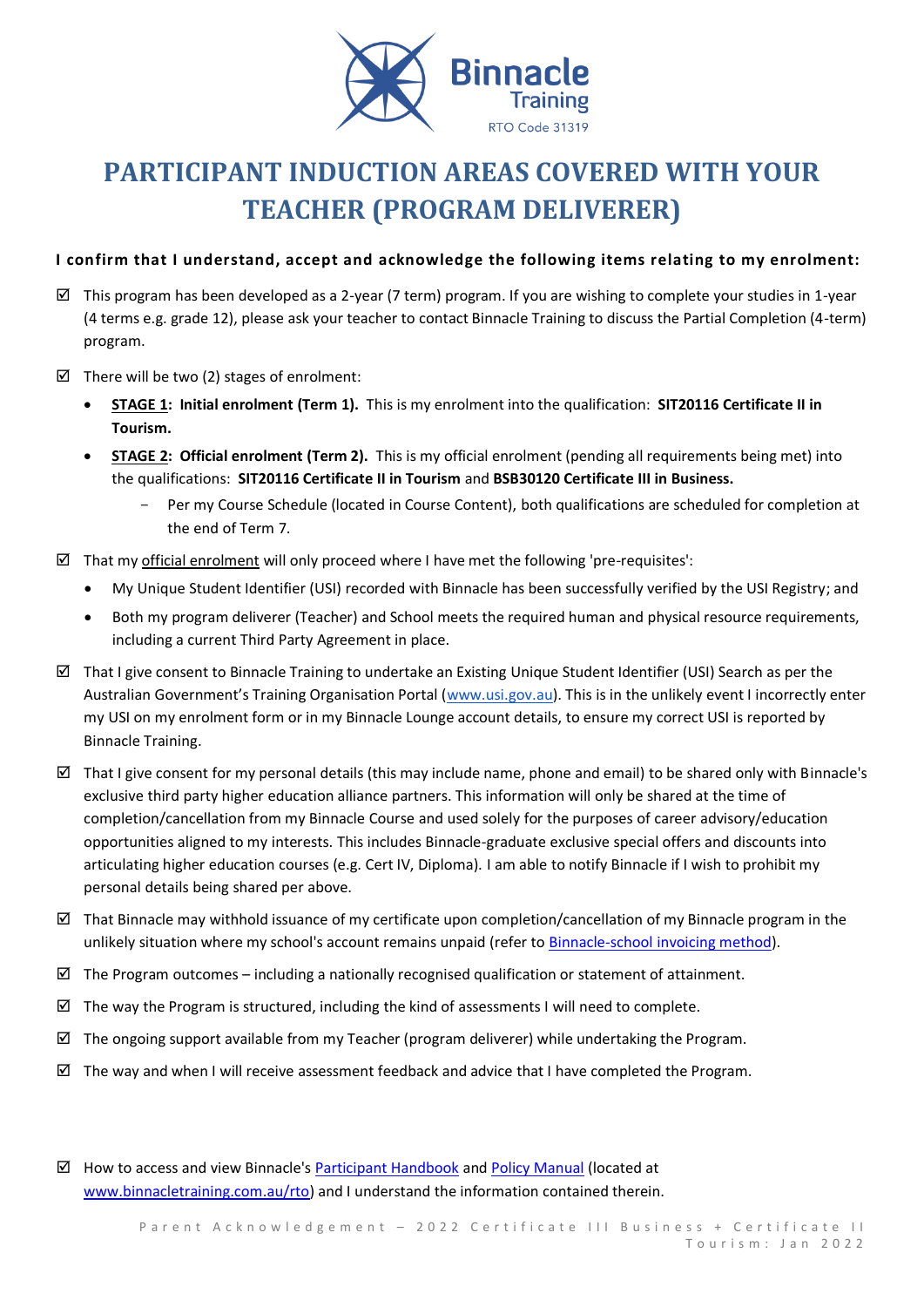

- $\boxtimes$  The fees associated with the program and the circumstances under which a refund may be granted.
- That Binnacle will use the information I provide for the purpose of which it was collected and to assist in the administration of this Program, including reporting of results to the national VET regulator.
- $\boxtimes$  That I consent to the potential use of my image for marketing purposes (e.g. website, brochures, social media). I acknowledge Binnacle will always endeavour to contact me (via my program deliverer) to re-confirm my acceptance prior to publishing.
- $\boxtimes$  That I can access my own records provided to Binnacle at any time by contacting Binnacle administration.
- $\boxtimes$  That I am responsible for any personal injuries sustained during the program.
- That I am able to apply (by notifying my teacher) for Recognition of Prior Learning (RPL) if I feel I already demonstrate competence in one or more areas within this program.
- That if I enter a course that has already commenced, I may not have the opportunity to complete the full qualification and may only receive a Statement of Attainment for the competencies achieved.

#### **PRIVACY NOTICE**

#### **Why we collect your personal information**

As a Registered Training Organisation (RTO), we collect your personal information so we can process and manage your enrolment in a Vocational Education and Training (VET) course with us.

#### **How we use your personal information**

We use your personal information to enable us to deliver VET courses to you, and otherwise, as needed, to comply with our obligations as an RTO.

## **How we disclose your personal information**

We are required by law (under the *National Vocational Education and Training Regulator Act 2011* (Cth) (NVETR Act)) to disclose the personal information we collect about you to the National VET Data Collection kept by the National Centre for Vocational Education Research Ltd (NCVER). The NCVER is responsible for collecting, managing, analysing and communicating research and statistics about the Australian VET sector.

We are also authorised by law (under the NVETR Act) to disclose your personal information to the relevant state or territory training authority.

#### **How the NCVER and other bodies handle your personal information**

The NCVER will collect, hold, use and disclose your personal information in accordance with the law, including the *Privacy Act 1988* (Cth) (Privacy Act) and the NVETR Act. Your personal information may be used and disclosed by NCVER for purposes that include populating authenticated VET transcripts; administration of VET; facilitation of statistics and research relating to education, including surveys and data linkage; and understanding the VET market.

The NCVER is authorised to disclose information to the Australian Government Department of Education, Skills and Employment (DESE), Commonwealth authorities, State and Territory authorities (other than registered training organisations) that deal with matters relating to VET and VET regulators for the purposes of those bodies, including to enable:

- administration of VET, including program administration, regulation, monitoring and evaluation;
- facilitation of statistics and research relating to education, including surveys and data linkage; and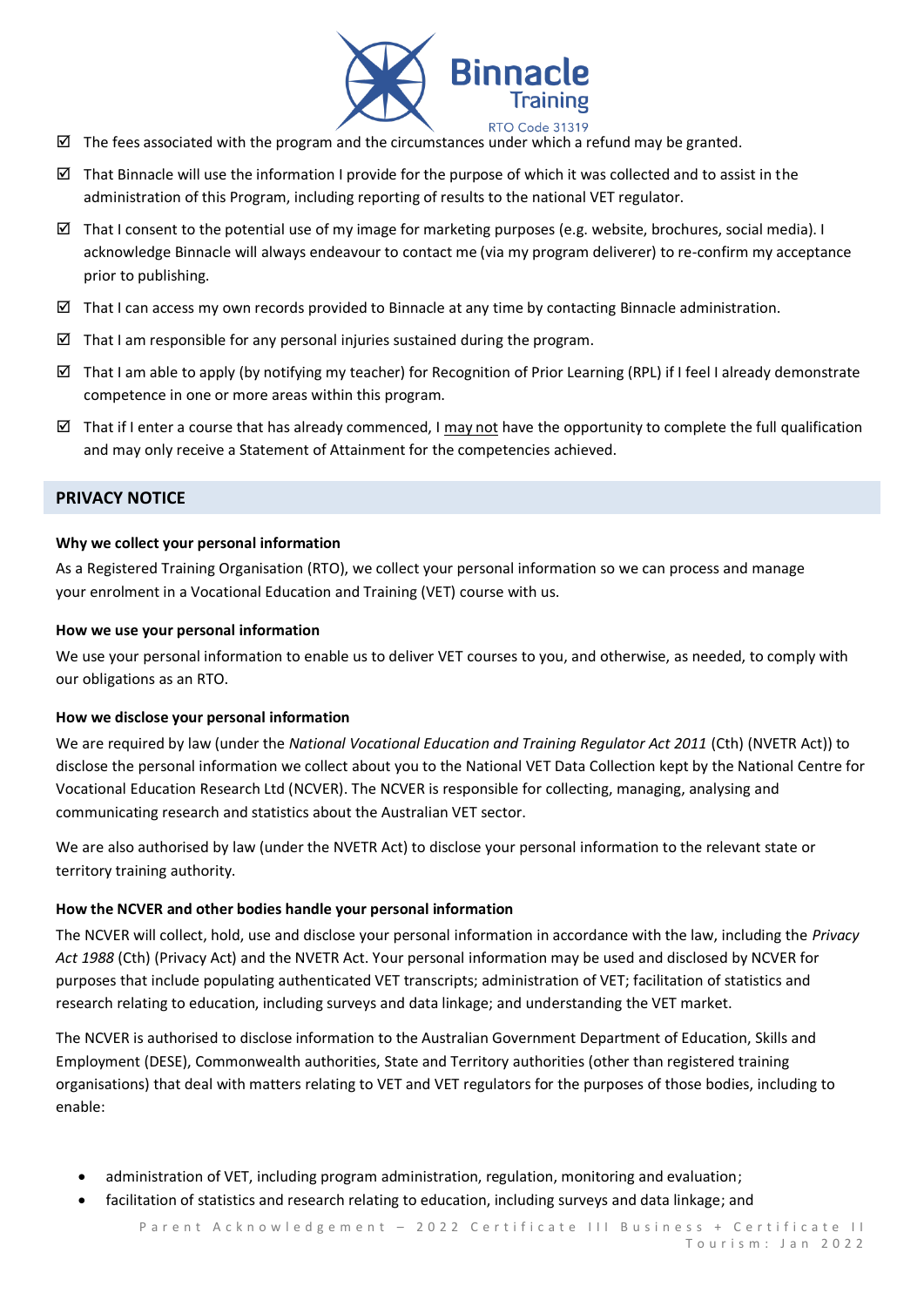

• understanding how the VET market operates, for policy, workforce planning and consumer information.

The NCVER may also disclose personal information to persons engaged by NCVER to conduct research on NCVER's behalf.

The NCVER does not intend to disclose your personal information to any overseas recipients.

For more information about how the NCVER will handle your personal information please refer to the NCVER's Privacy Policy a[t www.ncver.edu.au/privacy.](http://www.ncver.edu.au/privacy)

If you would like to seek access to or correct your information, in the first instance, please contact your RTO using the contact details listed below.

DESE is authorised by law, including the Privacy Act and the NVETR Act, to collect, use and disclose your personal information to fulfil specified functions and activities. For more information about how the DESE will handle your personal information, please refer to the DESE VET Privacy Notice at [https://www.dese.gov.au/national-vet-data/vet-privacy](https://www.dese.gov.au/national-vet-data/vet-privacy-notice)[notice.](https://www.dese.gov.au/national-vet-data/vet-privacy-notice)

#### **Surveys**

You may receive a student survey which may be run by a government department or an NCVER employee, agent, thirdparty contractor or another authorised agency. Please note you may opt out of the survey at the time of being contacted.

#### **Contact information**

At any time, you may contact Binnacle Training to:

- request access to your personal information;
- correct your personal information;
- make a complaint about how your personal information has been handled; and
- ask a question about this Privacy Notice.

## **BINNACLE TRAINING CONTACT DETAILS**

Email: [admin@binnacletraining.com.au](mailto:admin@binnacletraining.com.au)

Phone: 1300 303 715

To access Binnacle Training's Privacy Policy – Website visit [www.binnacletraining.com.au/privacy](http://www.binnacletraining.com.au/privacy)

To access Binnacle Training's Privacy and Personal Information Policy - visit <http://www.binnacletraining.com.au/rto> (Select: Policy Manual)

## **SERVICE AGREEMENT**

## **Responsibilities of Binnacle, as the Registered Training Organisation (RTO):**

- Provide training that responds to the learning needs of all students and is relevant to the training program.
- Provide assessment that is flexible and fair, which meets the assessment criteria of the national training package.
- Identify and provide language, literacy and numeracy support to students as required.